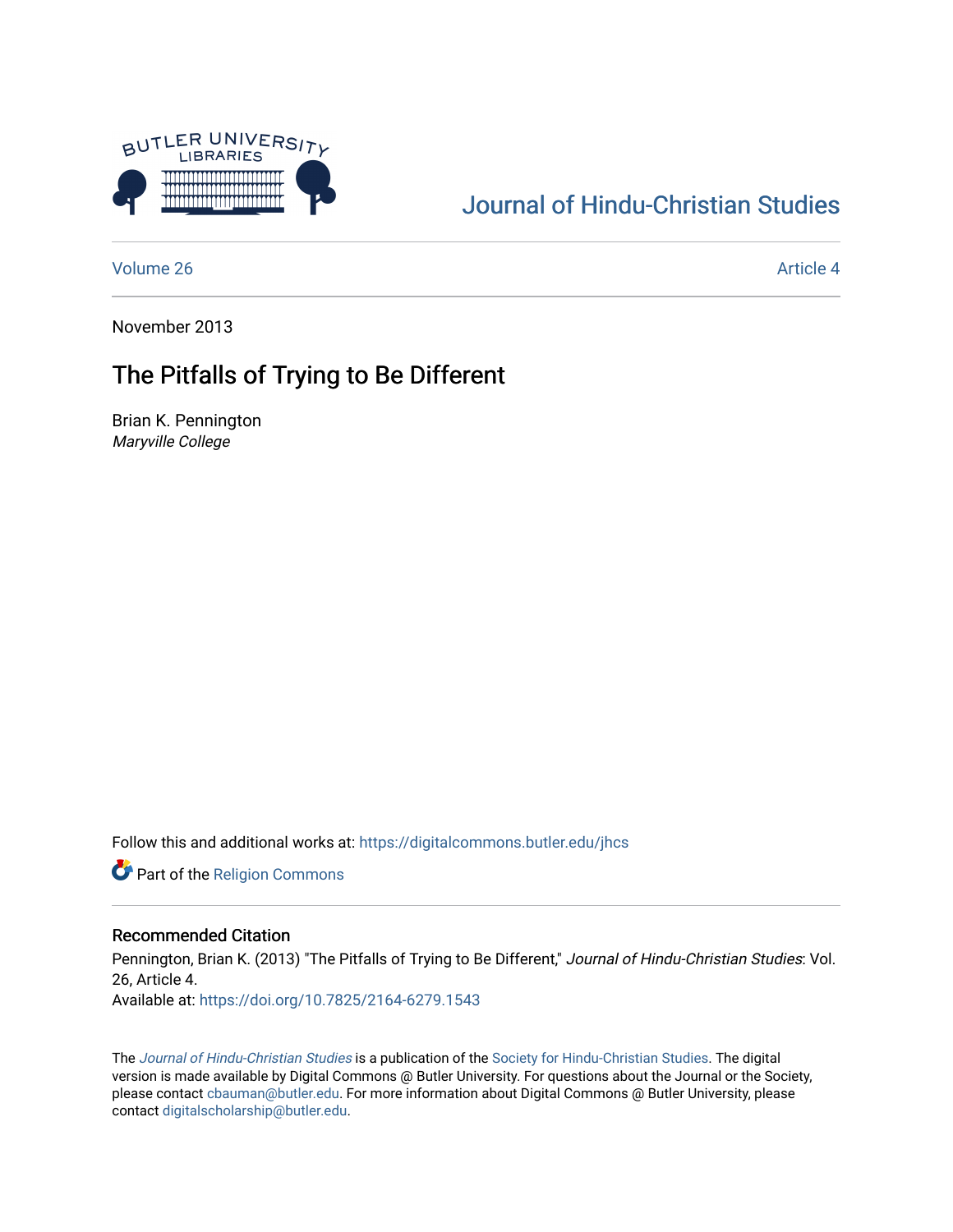# The Pitfalls of Trying to Be Different Brian K. Pennington Maryville College

FOR more than a decade Rajiv Malhotra has been known to the study of South Asian religion as a vigorous critic of the practices and frameworks that academics have employed to represent India to the West. Those who know him from his no-holds-barred online articles or by his unflinching confrontation with established scholars at academic meetings may be pleased by the rather different tone of *Being Different: An Indian Challenge to Western Universalism*, Malhotra's latest attempt to intervene in the academic study of the religious traditions of the South Asian subcontinent. Whereas Malhotra has achieved much of his renown through intemperate language, he is and should be remembered also for his demands that practicing Hindus have a say in how they are represented and for provoking a needed self-examination by the scholarly community writing about the traditions of South Asia. These are not the primary concerns of *Being Different*, and if one reads it motivated by the lurid promise of a new assault by Malhotra on the motives, character, or methods of senior scholars in the study of  $Hinduism<sup>1</sup>$  one will discover the author pursuing a somewhat different agenda.

How exactly to understand this agenda, however, is one of the central questions I came to ask myself as I made my way through the volume. *Being Different* appears to reveal Malhotra in the process of refashioning his image as well as his tactics for counteracting the influence of university-trained scholars on the public perception of Hindu religious traditions. Here we find Malhotra concerned less with landing a series of blows via umbrage and verbosity and more with constructing an Indic/Western binary that casts each tradition in a dualistic plot of utterly irreconcilable worldviews competing for supremacy and relevance on a rapidly shrinking planet. In depicting their incompatibility, Malhotra unapologetically takes sides, distilling essential characteristics and drives out of each of the traditions he has manufactured and arguing that the dharmic traditions of India (which, as I discuss below, he identifies as both the modern

Brian K. Pennington is Professor of Religion and Chair of the Division of Humanities at Maryville College in Maryville, TN. He is the author of *Was Hinduism Invented? Britons, Indians, and the Colonial Construction of Religion* (Oxford University Press 2005) and editor of *Teaching Religion and Violence* (Oxford University Press, 2012). He is also co-editor, along with Amy Allocco, of the forthcoming *Ritual Innovation in South Asia*. His fourth book in progress, *God's Fifth Abode: Emergent Religion in the Indian Himalayas*, is a study of religious change in the pilgrimage city of Uttarkashi. Pennington serves on the Advisory Committee of the Conference on the Study of Religions of India and is a former board member of the Society for Hindu-Christian Studies and the American Academy of Religion.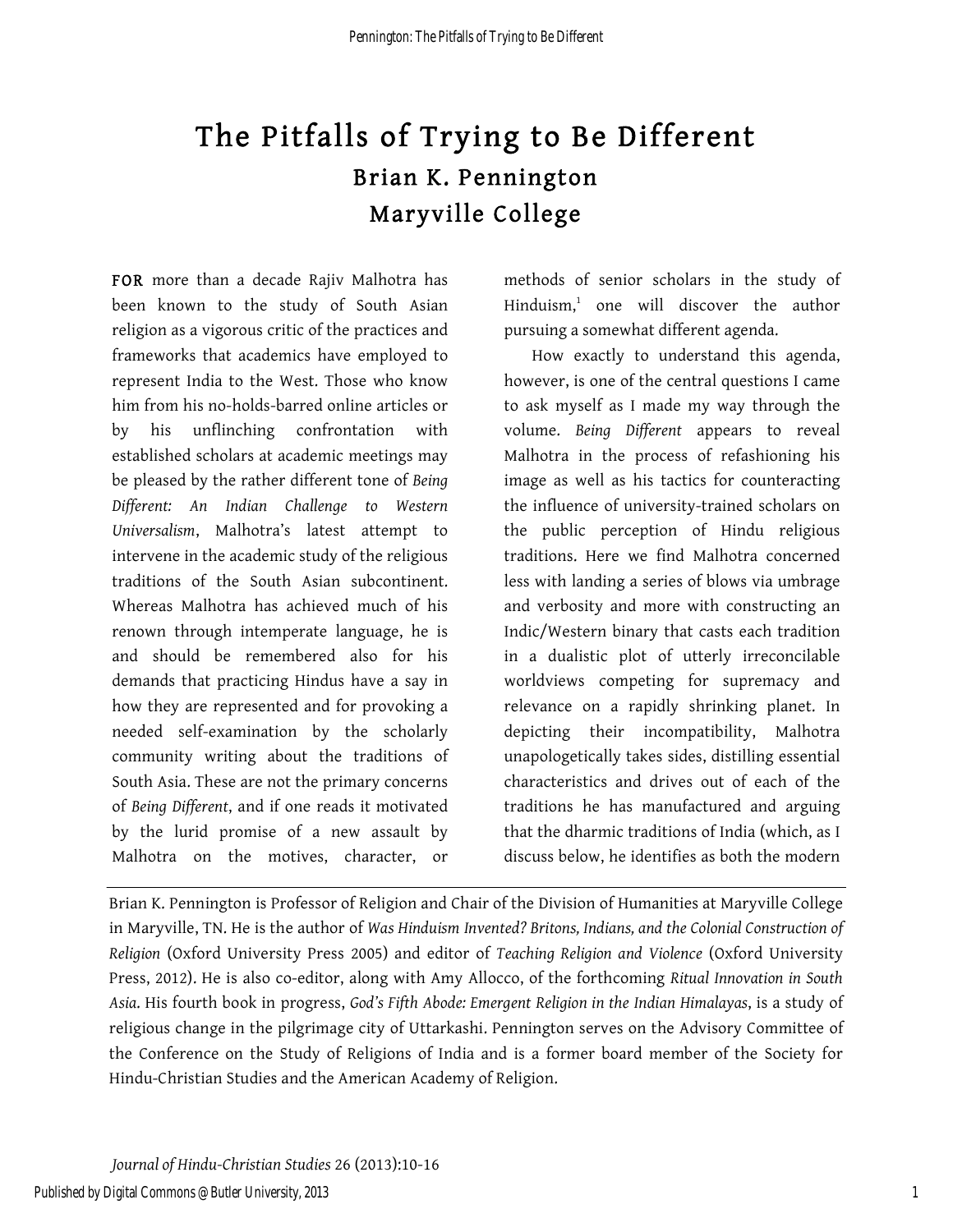"nation" and the ancient civilization),<sup>2</sup> provide techniques and resources superior to those of the Christian West for generating a truly pluralistic society. He operates in this book less in the mode of protest and more in the mode of apologist, in the classical sense, for the intellectual heritage of the South Asian subcontinent.

Let me say first of all that I have no quarrel whatsoever with the book's major argument about Indian intellectual traditions as a rich and under-exploited resource for confronting our globe's manifold social challenges. Malhotra argues, and I agree, that they can prove remarkably "comfortable with relative truths, uncertainty, ambiguity, disorder and pluralism of all kinds."<sup>3</sup> The book's underlying shortcoming, in my judgment, is in the execution and sweep of this argument. In a moment, I will address that issue, but first allow me to offer some context for what readers might regard as a fairly unforgiving assessment of the work: Malhotra has previously likened the system of academic training and university credentialing to a caste system, implying, among other things, that it protects its privilege and status by restricting access to the labor that generates them.<sup>4</sup> He has more explicitly labeled practices of peer review a "cartel" and complained of their preference for theory over data and their propensity to shield authors from critique by those who lack credentials issued only under their auspices, particularly by practitioners of religious traditions whom religious studies scholars represent in their work.<sup>5</sup>

Indeed, it would be hard to deny some merit to these critiques. But Malhotra has further charged the academy with "intellectual corruption" and "cronyism" and demanded a

free-market trade in the depiction of Indic traditions in which activist groups with knowledge of India scrutinize scholarly work on both India and the West, employing their own knowledge of India and her intellectual traditions.<sup>6</sup> I take, therefore, *Being Different* as the latest stage in Malhotra's campaign to speak back to the academy whose ranks, he has complained, are closed to him, and I will assess it as he clearly intends it, as a direct engagement with the scholarly world.

It is with that prior understanding of Malhotra's longer career as a Hindu activist opposed to the Western study of Hinduism and a broad acquaintance with his writing that I accepted the invitation to this forum and with which I read the book. I was relieved to find that he has left some of his more colorful language aside in favor of mildly selfaggrandizing tales of his clashes with (mostly) American scholars, but the result is Malhotra stripped of much of his fire. Instead, he trades in the broadest caricatures of Western and Indic traditions. Despite its length, the major observations of *Being Different* can be summarized in a set of pithy and reductive generalizations for which many of us would chastise our undergraduates had they proposed them: India is enriched by traditions of the embodied pursuit of knowledge but the West is constrained by its orientation to historical revelation; dharmic traditions perceive an integral unity to the cosmos while the Western worldview can only construct a forced unity of parts; dharmic traditions accept difference and uncertainty but the West can only respond to those realities with anxiety and conquest. In the process of erecting these neat and perfectly mirrored cultural formations, Christian and Indic traditions are reduced to mere cartoons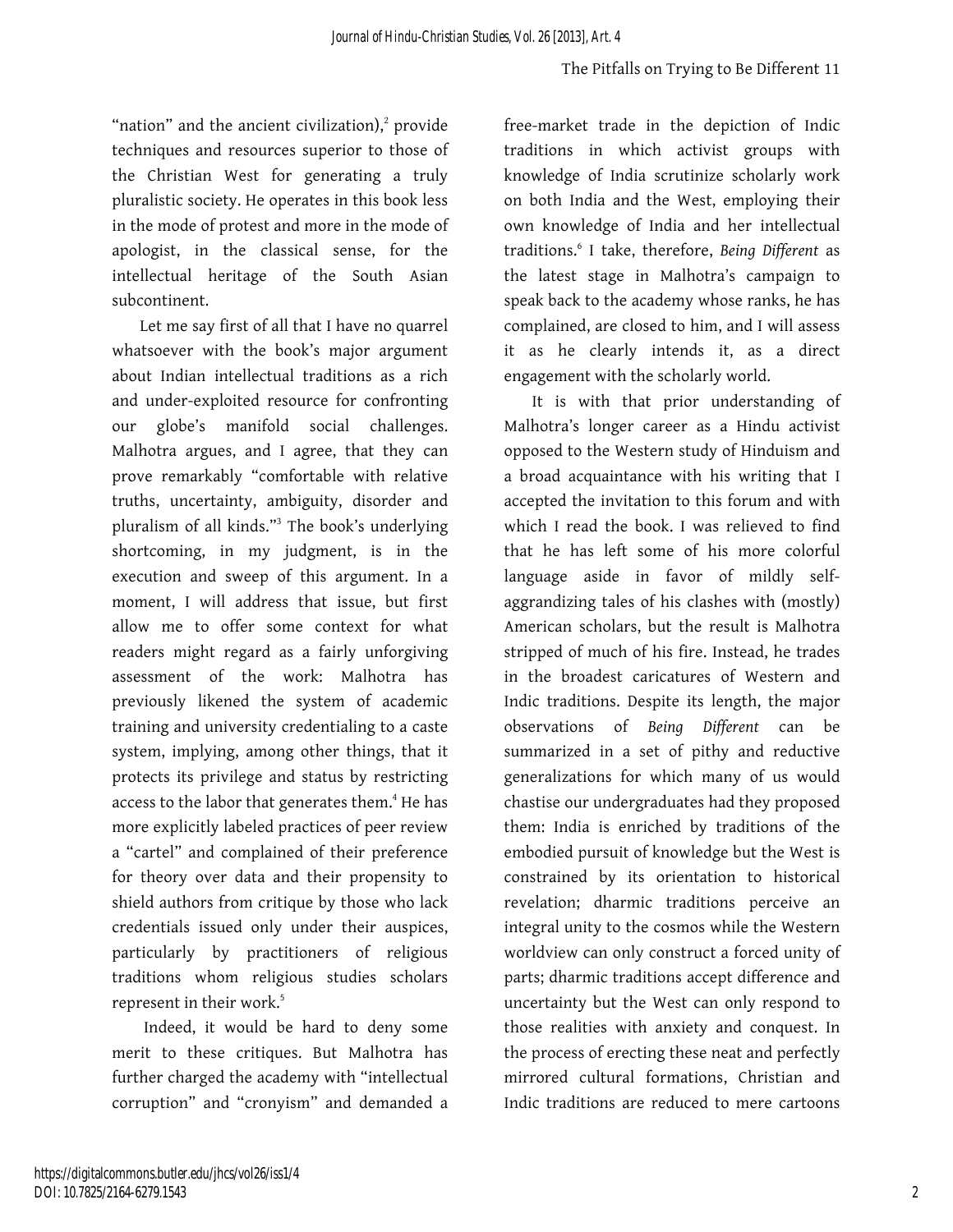of themselves.<sup>7</sup> For Malhotra, every Christian is a fundamentalist evangelical bent on the aggressive propagation of Christianity, and every practitioner of dharmic traditions is a philosophical monist engaged in the rigorous application of the "contemplative sciences."<sup>8</sup> So thoroughly unnuanced and two-dimensional are his images of Abrahamic and dharmic traditions that he frequently takes recourse to tables neatly displaying the absolute binary relationship between them. 9

In Malhotra's introduction, he announces his intention to studiously avoid any suggestion that dharmic traditions are multiple, distinct in their various expressions, or products of disparate influences. To put it in his own language, "If dharma is put forward merely as an eclectic collection of disparate ideas, it will lack the cohesiveness necessary to function as a force for change" (5). In these words I find well captured a serious flaw in the book's conception and design: its major claims about India and the West are assertions in search of corroboration. It would appear from the outset that Malhotra intends to avoid the evidence of history if it proves inconvenient to the lionization of Indian intellectual traditions on the basis of the dharmic principles he imputes to them. Malhotra's casual and thorough rejection of history as ill-suited to his goals leads him to attribute historical consciousness entirely to the sad and neurotic West, happily liberating dharmic traditions, the West's utter and absolute opposite, from forces of historical change and external cultural influence. The product is an uncritical promotion of a homogenized Indic heritage whose superior character, he argues, rests on the fact that it is protected from the forces of history because it arises from the internal religious experience of

rishis who have reconfirmed its core insights generation after generation.<sup>10</sup> Dharmic traditions emerge with an organically and internally generated integral unity that is breathtaking in its bold defiance of the forces that the Humanities have long demonstrated shape all human institutions and human ideas. The title of his second chapter, "Yoga: Freedom from History," is just one indication of how adamantly Malhotra's method must and does deny that Indic traditions are subject to or products of material, social, or political influences.

Malhotra's antipathy for history, verging at many points on an outright anti-historicism, is also evident in Chapter 4, "Order and Chaos." His aim there is to demonstrate that the West "sees chaos as a profound threat that needs to be eradicated either by destruction or by complete assimilation," while "dharmic cultures tend to be more accepting of difference, unpredictability and uncertainty than westerners" (168). In many respects it is the book's strongest chapter. It compiles  $complling$  secondary sources $11$  and takes recourse to authoritative primary sources, its argument is cohesive and progressively developed, and a number of its claims follow directly from the evidence offered. But it is precisely for those reasons that the book's failure to meaningfully engage scholarly discourses shows through so clearly. Although his best secondary sources would have cautioned against such formulations, he blithely makes such categorical assessments as "Westerners are especially uneasy about variation and nuance in the domain of ethics," and "Westerners are…baffled and disturbed by Indian aesthetics" (191 and 203). In his examination of Vedic and Biblical sacred text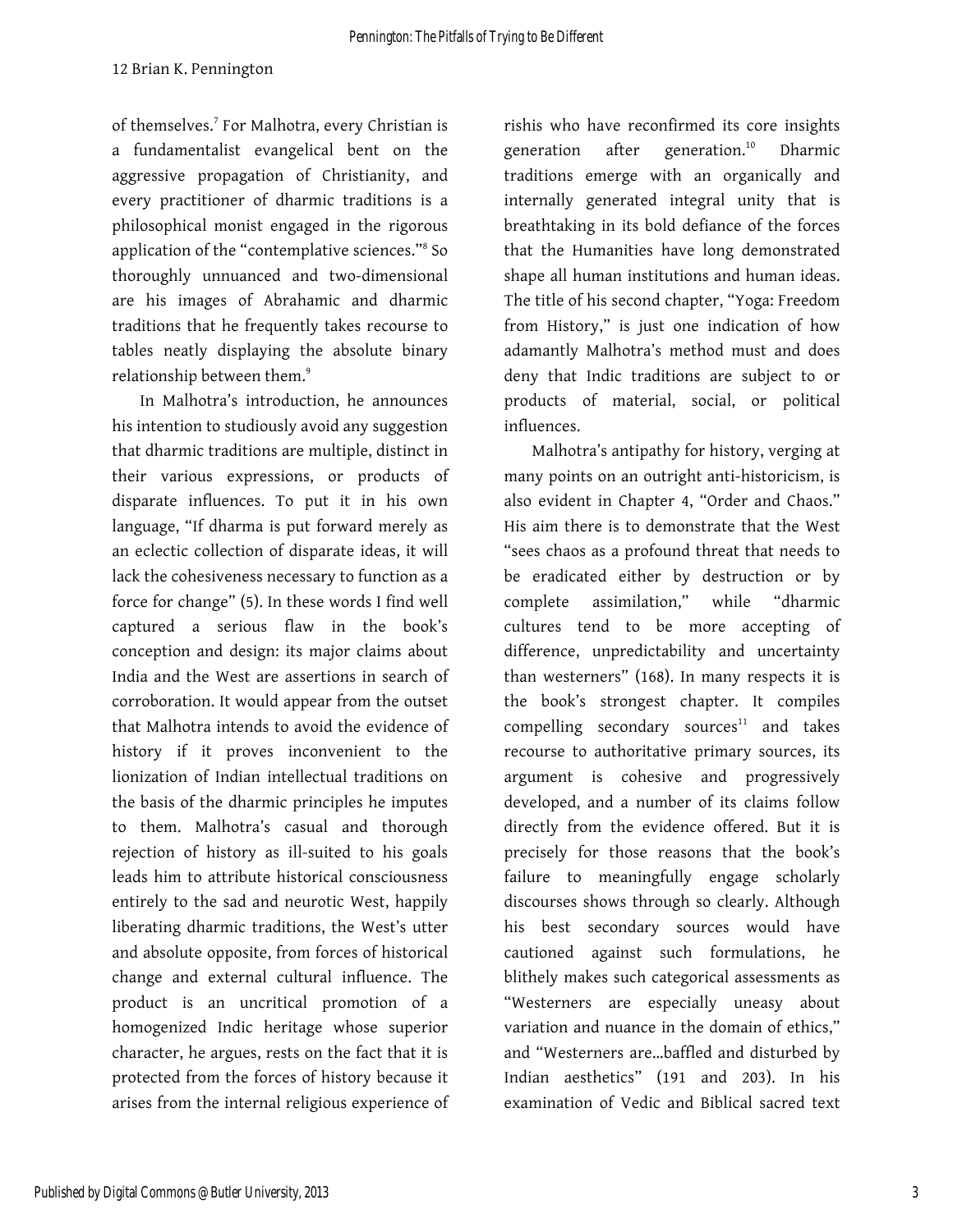the myths are treated in a wholly ahistorical manner as if they exist as eternally present, unitary, and uncontested templates for moral action and the apprehension of reality (183- 191).

I mentioned above Malhotra's elision of the distinction between India the modern nationstate and India the ancient civilization. He devotes no ink to explaining his ready identification of the two and avoids, thereby, calling much attention to what may be the most spectacular of his many bold moves. To me it is perhaps the most troubling. He has disavowed any connection to Hindutva politics. I take Mr. Malhotra at his word and, I want to be clear, I have no reason whatsoever for questioning his sincerity on that point. But at the same time, his project is thoroughly imbued with the identification of India with the Sanskritic and Hindu traditions, an identification that utterly disallows the association of any individual or community that does not understand itself in those terms with authentic India. Islam is mentioned but a handful of times, the majority of them to link it historically or politically to the undifferentiated Abrahamic/Western Christianity he establishes as the foil to dharma (59, 63, 86, 88, 92, 165, 174, 191, 255, and 288). In the few cases where he actually mentions Muslims in India, all but one positions them as conquerors or rapists of Indian women (117, 171, 240, 291). In a single instance, at the close of the book, he mentions Muslims in a framework that seems to accept they are Indian by way of acknowledging that they share jāti as a principle of social organization with Hindus, a fact which gives them a place to "advocate their legal and ethical principles in the public sphere." He follows this magnanimous allowance of the rights of democratic citizenship to a religious minority, however, with the shocking caveat that, as Indians, they would, however, have to set aside their commitment to the killing of infidels (341)!

Indian Christians fare no better, although they fare no worse. Despite a presence in India that predates their appearance in much of Europe, despite their establishment long before some of the forms of Hinduism that Malhotra celebrates, they are simply ignored, a social fact inconvenient to his absolute India/West, Hindu/Christian binary. Troublesome though they might be to an effort such as this one that seeks to simplify matters far beyond what the data will allow, they are also citizens of a constitutional democracy that Malhotra fashions as thoroughly Hindu. Malhotra has and will object that his project is not about Islam and that he is under no obligation to treat it systematically. While he would be technically correct on the latter point, here and elsewhere $12$  he emphatically and repeatedly insists that his concern is about *India* and the West. For *Being Different*, however, India does not and cannot include those outside dharmic faiths. Whatever his more scholarly aspirations, there is no doubt his work can be—and may already be—used as a device to delegitimize the political subjectivity of non-Hindu Indians and offer support to those who would marginalize minority communities in India. In a book whose explicit aim is to "argue that the dharmic traditions…offer perspectives and techniques for a genuinely pluralistic social order and a full integration of many different faiths," the saddest, and, I think, the most damning of the book's failures is the absence of any meaningful discussion of actual, living religious pluralism based on dharmic principles in ancient or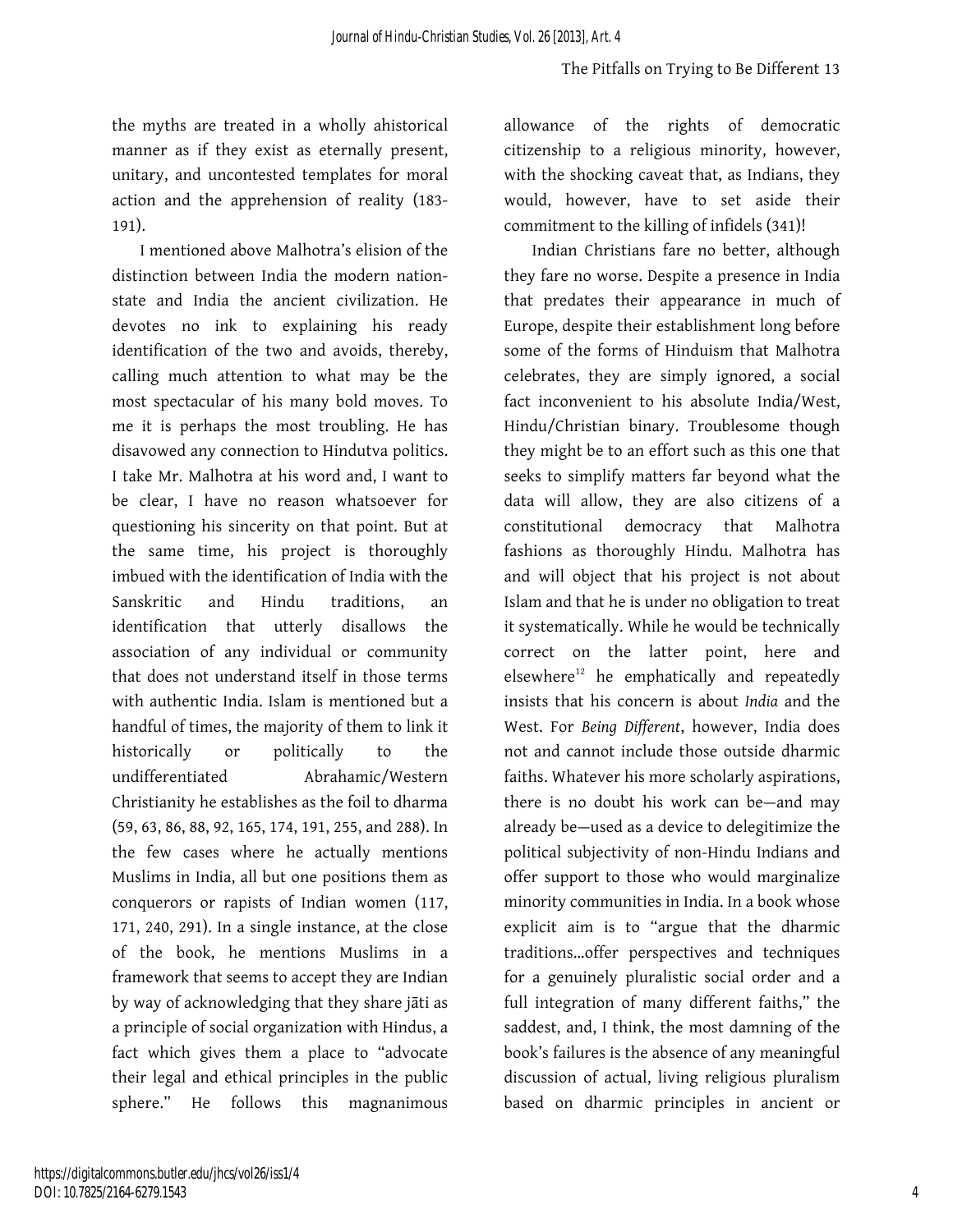contemporary India or the contributions of its minority religious communities to forging a pluralistic India.

The question I am left with at the end of the book is not "what has Malhotra accomplished?" because I believe he has produced a work that some audiences—perhaps Western seekers into Indian spirituality who are after a cogent challenge to the categories of self and belief they have inherited; perhaps Indians attracted to a confrontation with Western worldviews built on categories from Indian traditions; perhaps readers raised in secularized households who want to understand some of the broad distinctions that might be made between India and the West will find useful, and they will not be substantially misled. I remain, however, somewhat perplexed by the question of why academics of many stripes, including those Malhotra has directly attacked, continue to engage him in dialogue. If, as I think this book shows, his command of scholarly literature is basic at best; if he rejects the very practices of self-government and principles of credentialing that we employ to ensure (imperfectly, it is true) informed discourse and rigorous investigation; if his arguments and claims seem an unacknowledged pastiche of widely accepted and overly simplified conclusions borrowed from the academy, why do Princeton and the University of Massachusetts offer him a podium? Why does the *International Journal of Hindu Studies* organize a symposium on his work? Why does the Society for Hindu-Christian Studies honor him with serious discussion of his book at one of the only two sessions it holds annually and with a symposium in the one issue of its annual journal?

One reason, of course, is vigorous selfpromotion on Malhotra's part, but few academics can legitimately throw that stone. Another explanation casts the academy in better light than Malhotra has represented us and undercuts, moreover, one of his central assertions: that the academic study of religion maintains a strict custody over its conversations, deliberately, strategically, and cynically restricting access to knowledge and inuring itself to critique. It is quite simply the fact that academic institutions such as those I have named as well as individual scholars $13$ have courted Mr. Malhotra precisely because he has offered that critique, even if inelegantly and acerbically. The generous responses of some of my colleagues, including the most abused among Mr. Malhotra's targets, have shown admirable restraint and have caused me to reconsider the offense I have taken at his attacks on the academy. $14$  What most of the available evidence, in the form of apologies, pained disclosures, and willing engagement with Hindus critical of the academic study of Indian religious traditions reveals is not an arrogant cabal, hostile or indifferent to how its audiences might understand or misunderstand its work, but often an embarrassed and solicitous crew tripping over itself to demonstrate its goodwill and eagerness to hear and understand the concerns he represents.

I concluded my 2004 book *Was Hinduism Invented?: Britons, Indians, and the Colonial Construction of Religion* with a plea that scholars of religion seek meaningful dialogue with practitioners of religious traditions who are critical of the academic study of religion. At that time, Mr. Malhotra was becoming more widely known as a leading voice among those Indians in the US who called on Hindus to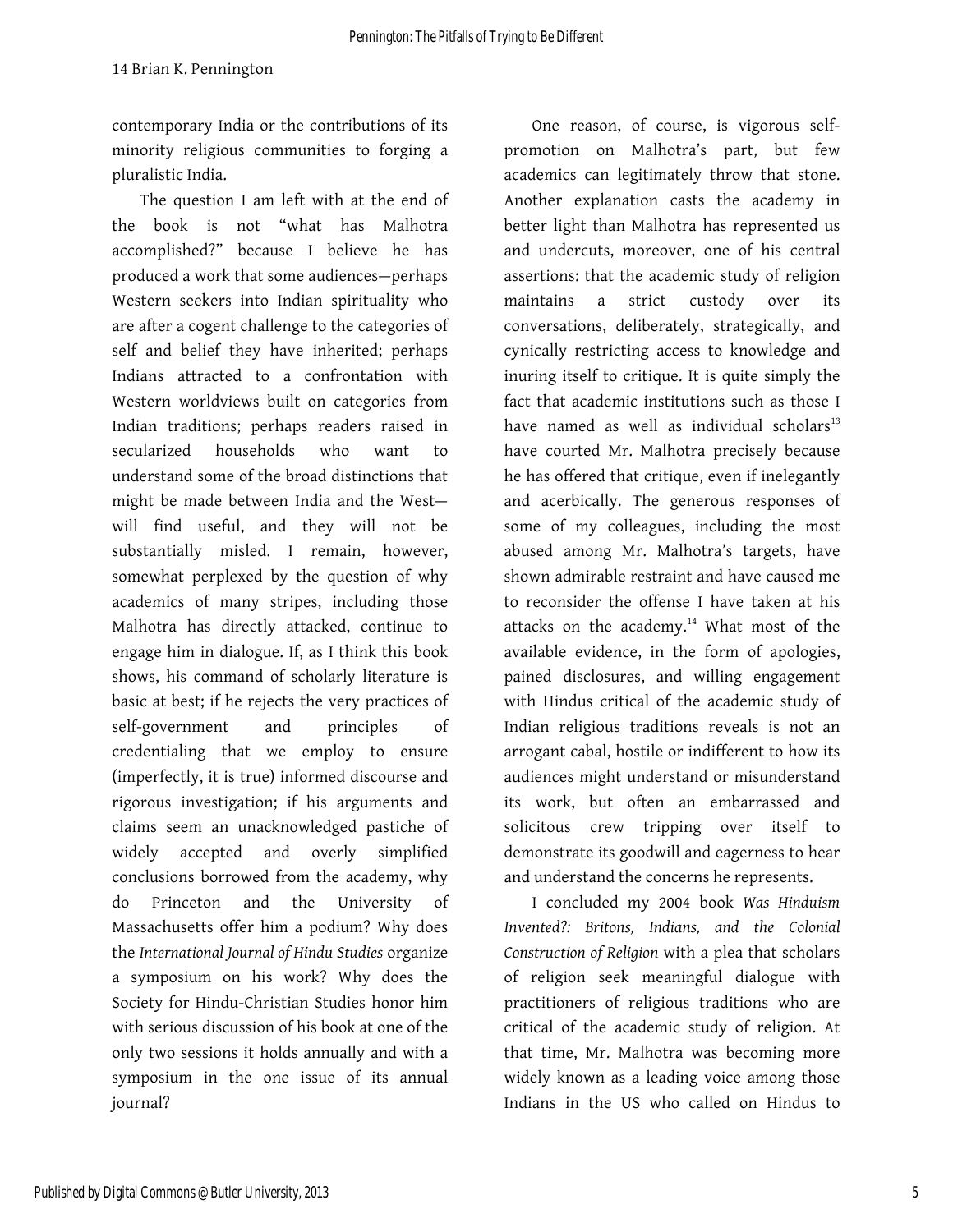exercise a vigilant surveillance over scholars' representations of Hinduism. I think it is fair to say that, even as he has angered many of us, Mr. Malhotra has done the academy a service by making us feel the need for that dialogue more urgently. In spite of the rising temperature in those days, however, I was still naively unaware of how poisoned the atmosphere would continue to become. It is my personal judgment that Malhotra's methods for raising his audience's awareness have resembled too closely the political manufacture of rage and affront that have triumphed over civil discourse around the world during the last decade or two. I believe that the dialogue between scholars and Hindus concerned about the academic study of Hinduism has been much less productive than in might have been as a result.

Taking this longer view of his career into account, particularly when he has demanded a free market exchange of ideas, I believe we pay Malhotra and the principles he has advocated the right of the represented to represent themselves, the insistence that the influence of Western categories of analysis and Western theoretical tools in the study of Hinduism be challenged, and the expectation that our academy open itself to critique from the outside, particularly by practicing Hindus—no honor by engaging him on any terms other than the merit of his work. On that score I feel obligated to offer my candid assessment that *Being Different* is a book that is interesting and significant primarily and perhaps exclusively because Mr. Malhotra is its author. Under another's name it would attract little academic notice and certainly would not give us cause to find ourselves on these pages. If the book and this forum signal, nevertheless, a mutual desire

of scholars and those activists Malhotra has represented to move beyond a poisonous antipathy, I welcome it warmly and look forward to further dialogue.

#### Notes

<sup>1</sup> Rajiv Malhotra, "Washington Post and Hinduphobia," Sulekha.com, http://rivr.sulekha.com/washington-post-andhinduphobia\_103592\_blog, 20 Apr 2004, (accessed 10 Oct 2012); "RISA Lila 1: Wendy's Child Syndrome," Sulekha.com, http://rivr.sulekha.com/risa-lila-1-wendy-schild-syndrome\_103338\_blog, 6 Sept 2002, (accessed 10 Oct 2012).

<sup>2</sup> Rajiv Malhotra, *Being Different: An Indian Challenge to Western Universalism*, (New Delhi: Harper Collins, 2011), 3.

<sup>3</sup> Malhotra, *Being Different*, 140.

<sup>4</sup> Rajiv Malhotra, "Is There an American Caste System?" Sulekha.com, http://rivr.sulekha.com/is-there-an-americancaste-system\_98493\_blog, 29 Jan 2001 (accessed 10 Oct 2012).

<sup>5</sup> Rajiv Malhotra, "The Peer Review Cartel," The Cycle of Time,

http://www.cycleoftime.com/articles\_view.ph

p?codArtigo=65, n.d., (accessed 10 Oct. 2012)  $6$  ibid.

 $7$  My choice of the metaphor "cartoon" is informed by Malhotra's frequent invocation of Krishnan Ramaswamy, Antonio de Nicolas, Aditi Banerjee, eds., *Invading the Sacred: An Analysis of Hinduism Studies in America* (New Delhi: Rupa, 2007), a text funded by his own Infinity Foundation that scathingly attacks the academic study of Hinduism and frequently employs cartoons to belittle it.